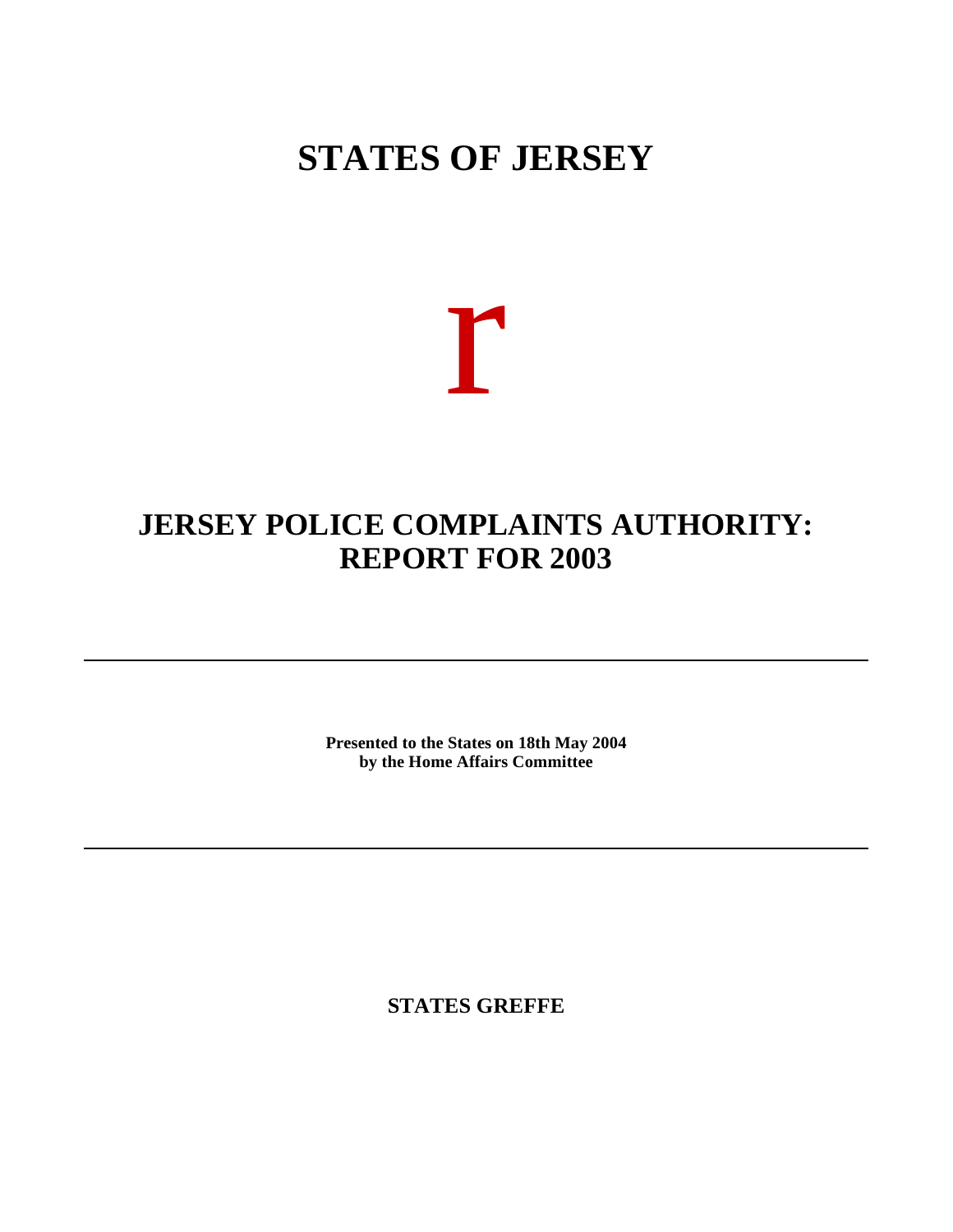#### **JERSEY POLICE COMPLAINTS AUTHORITY: REPORT FOR 2003**

The Authority is pleased to submit its third annual report covering the year 2003.

The Authority was established under the Police (Complaints and Discipline) (Jersey) Law 1999 to supervise the investigation of certain complaints made by members of the public against police officers. Members of the Jersey Police Complaints Authority were appointed for a term of 3 years which expired on 31st December 2003.

Proposition P.183/2003 was approved by the States in January 2004 appointing a chairman and 6 other members for periods of one to 3 years commencing on 1st January 2004.

The pattern of complaints against police officers remains virtually unchanged from that experienced in previous years. Friday and Saturday nights appear to be occasions when some people create disturbances or, by their unruly behaviour, necessitate a police presence at the scene. Should an arrest follow, the person or persons involved sometimes file a complaint alleging an abuse of force or that handcuffs were too tight, or in some cases, wrongful arrest.

During the year, the Authority has paid particular attention to those complaints alleging tight handcuffs and has discussed this with the investigating officer. The procedures adopted by the Police are carried out within strict guidelines, due regard being given to the arrested person's own safety and to avoid injury. It must be remembered, however, that at the time of arrest the person being handcuffed is frequently violent and uncooperative, and the police officer has a difficult job to perform. The Authority is satisfied with the procedures adopted.

The number of investigations of complaints supervised by the Authority in 2003 amounted to **30**, which showed a significant increase on the number the previous year.

A summary of complaints during the 3 years that the Authority has been supervising investigations is as follows:

| Type of complaint*                | 2001 | 2002 | 2003 |
|-----------------------------------|------|------|------|
| Excessive use of force            | 10   | 10   |      |
| Harassment and threatening manner |      |      |      |
| Use of CS Spray                   |      |      |      |
| Other                             |      |      |      |
| <b>Total</b>                      | 17   | 21   | 30   |

#### *\* The descriptions used are those used by the complainant.*

Whilst the figures show a continuing increase in complaints investigated, it can be reported that no complaint was made which caused the Authority serious concern over the conduct of the States of Jersey Police or the Honorary Police during the past 3 years.

The Authority members take great care in their supervision duties and are satisfied that all the investigations within their remit are both professionally and thoroughly conducted by police personnel.

#### **Analysis of complaints**

|                                                | 2001 | 2002 | 2003 |
|------------------------------------------------|------|------|------|
| Complaint withdrawn                            |      |      |      |
| Complaint considered vexatious or incapable of |      |      |      |
| investigation                                  |      |      |      |
| Complaint unsubstantiated                      |      |      |      |
| Complaint substantiated                        |      |      |      |
|                                                |      |      |      |